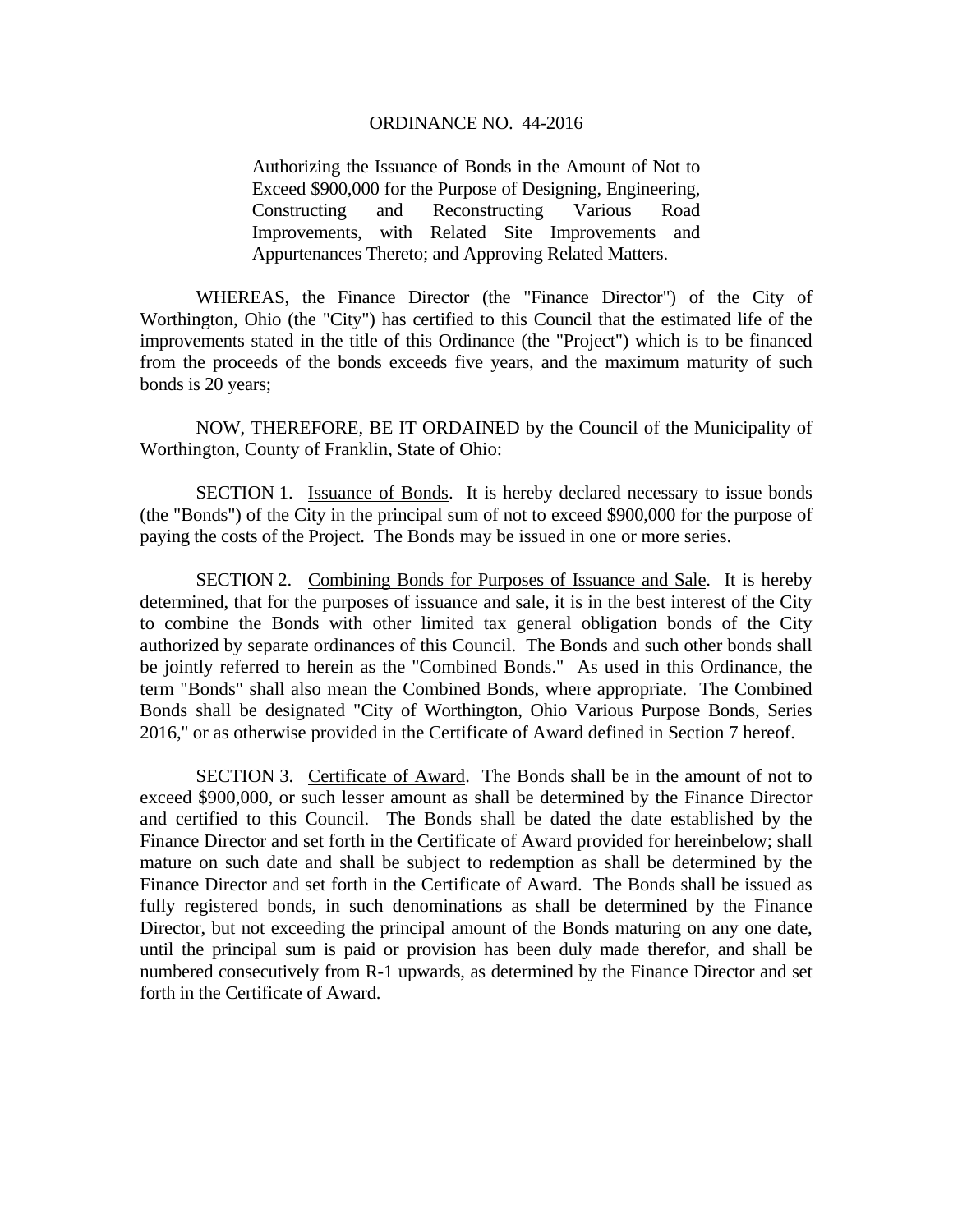The Bonds shall be issued as fully registered bonds, in denominations of \$5,000 or any integral multiple thereof; shall be numbered consecutively from R-1 upward, as determined by the Finance Director; shall be dated the date determined by the Finance Director and set forth in the Certificate of Award provided for hereinbelow; and shall bear interest, payable semiannually on such dates as shall be determined by the Finance Director and set forth in the Certificate of Award, until the principal sum is paid or provision has been duly made therefor. Interest shall be calculated on the basis of a 360-day year of twelve 30-day months.

The Bonds shall bear interest at the maximum average annual interest rate presently estimated to be 4.50% per annum, payable semiannually until the principal sum is paid or provision has been duly made therefor, and shall mature in no more than 20 annual installments.

 SECTION 4. General Obligation Pledge. The Bonds shall be the full general obligation of the City, and the full faith, credit and revenue of the City are hereby pledged for the prompt payment of the same. The par value to be received from the sale of the Bonds and any excess funds resulting from the issuance of the Bonds shall, to the extent necessary, be used only for the retirement of the Bonds at maturity and are hereby pledged for such purpose.

SECTION 5. Debt Service Levy. There shall be and is hereby levied annually on all the taxable property in the City, in addition to all other taxes and inside the City's charter millage limitation, a direct tax (the "Debt Service Levy") for each year during which any of the Bonds are outstanding, for the purpose of providing, and in an amount which is sufficient to provide, funds to pay interest upon the Bonds as and when the same falls due and to provide a fund for the repayment of the principal of the Bonds at maturity or upon redemption. The Debt Service Levy shall not be less than the interest and sinking fund tax required by Article XII, Section 11 of the Ohio Constitution.

The Debt Service Levy shall be and is hereby ordered computed, certified, levied and extended upon the tax duplicate and collected by the same officers, in the same manner, and at the same time that taxes for general purposes for each of such years are certified, extended and collected. The Debt Service Levy shall be placed before and in preference to all other items and for the full amount thereof. The funds derived from the Debt Service Levy shall be placed in a separate and distinct fund, which shall be irrevocably pledged for the payment of premium, if any, and interest on and principal of the Bonds when and as the same falls due. Notwithstanding the foregoing, if the City determines that funds will be available from other sources for the payment of the Bonds in any year, the amount of the Debt Service Levy for such year shall be reduced by the amount of funds which will be so available, and the City shall appropriate such funds to the payment of the Bonds in accordance with law.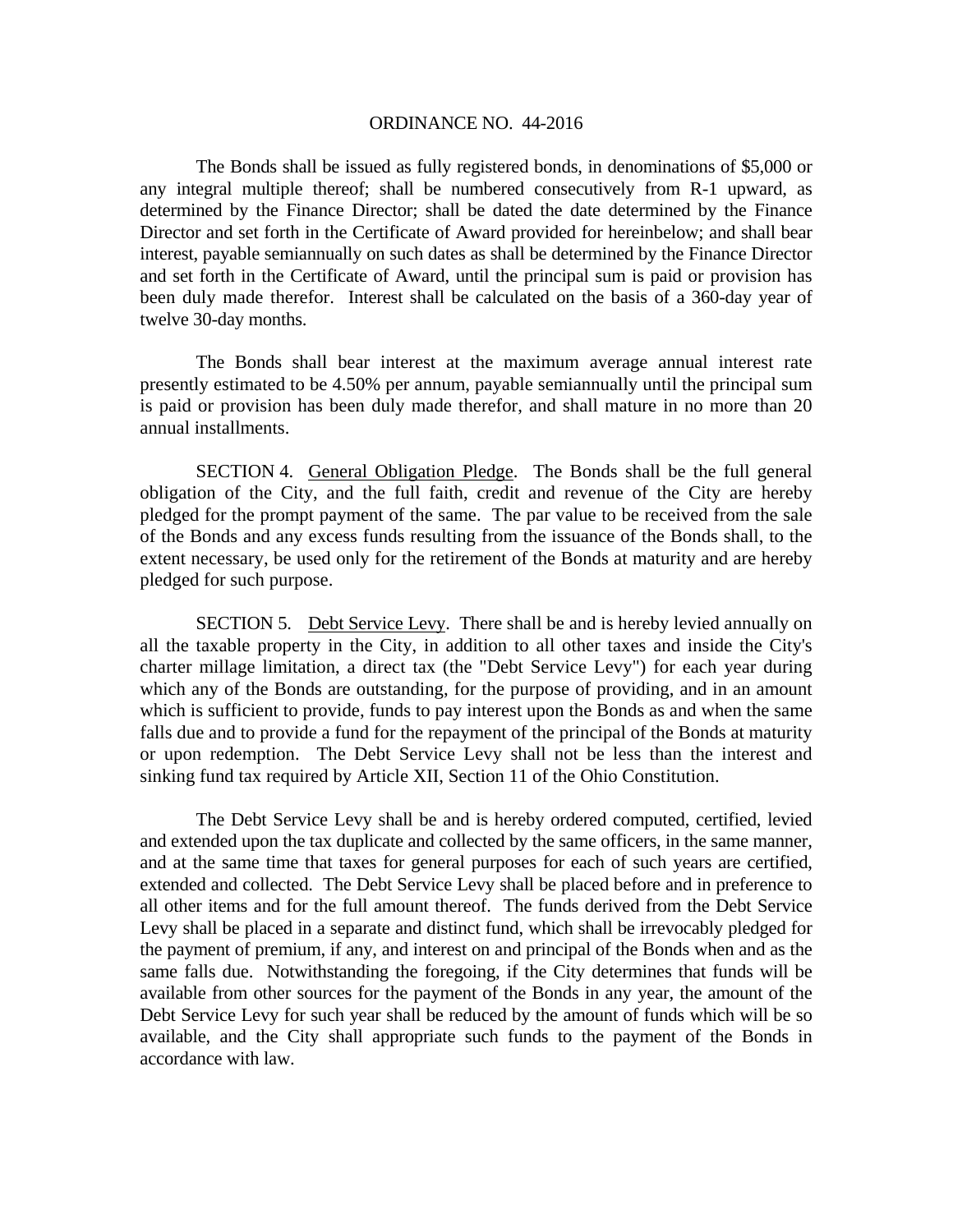SECTION 6. Income Tax Pledge. The City hereby covenants, pursuant to Section 133.05(B)(7), Ohio Revised Code, to appropriate annually from lawfully available municipal income taxes, and to continue to levy and collect municipal income taxes adequate to produce, amounts necessary to meet the debt charges on the Bonds in each year until full payment is made.

 SECTION 7. Sale of the Bonds; Certificate of Award. The Bonds shall bear interest, based on a 360-day year of twelve 30-day months, payable at maturity, at such rate per annum as shall be determined by the Finance Director and certified to this Council. The Bonds shall be awarded by competitive sale based on bids submitted to the City following the publication of a notice of sale (or similar document) for the Bonds, which shall be in such form as approved by the Finance Director.

The sale and award of the Bonds shall be evidenced by a Certificate of Award (the "Certificate of Award") signed by the Finance Director, which shall award the sale of the Bonds to such purchaser (the "Original Purchaser") as shall offer, in the opinion of the Finance Director, the best terms for the purchase of the Bonds. The Certificate of Award shall further set forth (a) the aggregate principal amount and the final terms of the Bonds, which aggregate principal amount and terms, subject to the limitations set forth in this Ordinance, (b) the dated date for the Bonds, (c) the purchase price for the Bonds (which shall be not less than 97% of the face value thereof), (d) the maturity date for the Bonds, (e) the interest rate for the Bonds (not to exceed 4.50% per annum), and (f) such other terms not inconsistent with this Ordinance as the Finance Director shall deem appropriate. In connection with the sale and award of the Bonds, the Finance Director is authorized to execute a bond purchase agreement, term sheet, or related document with the Original Purchaser. The Finance Director is hereby authorized and directed to deliver the Bonds, when executed, to the Original Purchaser upon payment of the purchase price and accrued interest, if any, to the date of delivery.

The proceeds of such sale, except any accrued interest or premium thereon, shall be deposited in the Treasury of the City and used for the purpose aforesaid and for no other purpose. Any accrued interest received from the sale of the Bonds shall be transferred to the bond retirement fund to be applied to the payment of the principal of and interest on the Bonds, or other obligations of the City, as permitted by law. Any premium received from the sale of the Bonds may be used to pay the financing costs of the Bonds within the meaning of Ohio Revised Code Section 133.01(K) or be deposited into the bond retirement fund in the manner provided by law.

 SECTION 8. Form and Execution of Bonds; Payment of Bonds. The Bonds shall be executed by the Finance Director and the City Manager of the City (the "City Manager"), in their official capacities, provided that either or both of their signatures may be a facsimile, shall be payable as to both principal and interest at the office of Bond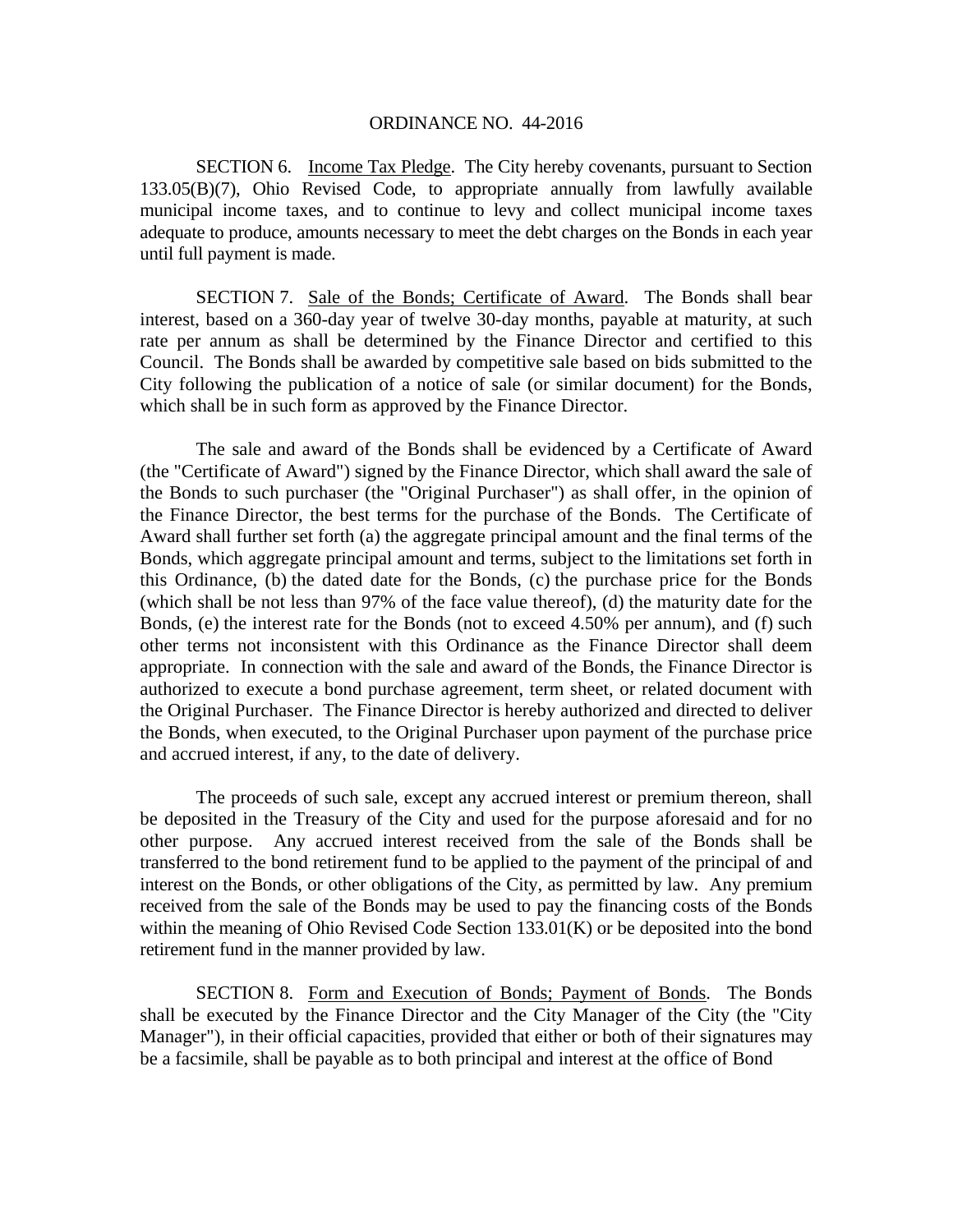Registrar (as defined hereinbelow). The Bonds shall express upon their faces the purpose for which they are issued and that they are issued pursuant to this Ordinance.

The principal of and interest on the Bonds shall be payable in lawful money of the United States of America without deduction for the services of the Bond Registrar. The principal of and interest on the Bonds shall be payable upon presentation and surrender of the Bonds at their maturity at the office of the Bond Registrar. No Bond shall be valid or become obligatory for any purpose or shall be entitled to any security or benefit under this Ordinance unless and until a certificate of authentication, as printed on the Bonds, is signed by the Bond Registrar as authenticating agent. Authentication by the Bond Registrar shall be conclusive evidence that the Bonds so authenticated have been duly issued and delivered under this Ordinance and are entitled to the security and benefit of this Ordinance. The certificate of authentication may be signed by any officer or officers of the Bond Registrar or by such other person acting as an agent of the Bond Registrar as shall be approved by the Finance Director on behalf of the City. It shall not be necessary that the same authorized person sign the certificate of authentication on all of the Bonds.

 SECTION 9. Appointment of Bond Registrar. The Finance Director is hereby authorized and directed to execute on behalf of the City a Bond Registrar Agreement with such bank or other appropriate financial institution as shall be acceptable to the Finance Director and the Original Purchaser, pursuant to which such bank or financial institution shall agree to serve as authenticating agent, bond registrar, transfer agent, and paying agent (the "Bond Registrar") for the Bonds. Interest shall be payable at maturity by check or draft mailed to the Registered Owner hereof, as shown on the registration books of the City maintained by the Bond Registrar. If at any time the Bond Registrar shall be unable or unwilling to serve as such, or the Finance Director in such officer's discretion shall determine that it would be in the best interest of the City for such functions to be performed by another party, the Finance Director may, and is hereby authorized and directed to, enter into an agreement with a national banking association or other appropriate institution experienced in providing such services, to perform the services required of the Bond Registrar hereunder. Each such successor Bond Registrar shall promptly advise all bondholders of the change in identity and new address of the Bond Registrar. So long as any of the Bonds remain outstanding, the City shall cause to be maintained and kept by the Bond Registrar, at the office of the Bond Registrar, all books and records necessary for the registration, exchange and transfer of Bonds as provided in this Section (the "Bond Register"). Subject to the provisions of this Ordinance, the person in whose name any Bond shall be registered on the Bond Register shall be regarded as the absolute owner thereof for all purposes. Payment of or on account of the principal of and interest on any Bond shall be made only to or upon the order of that person. Neither the City nor the Bond Registrar shall be affected by any notice to the contrary, but the registration may be changed as herein provided. All payments shall be valid and effectual to satisfy and discharge the liability upon the Bonds, including the interest thereon, to the extent of the amount or amounts so paid.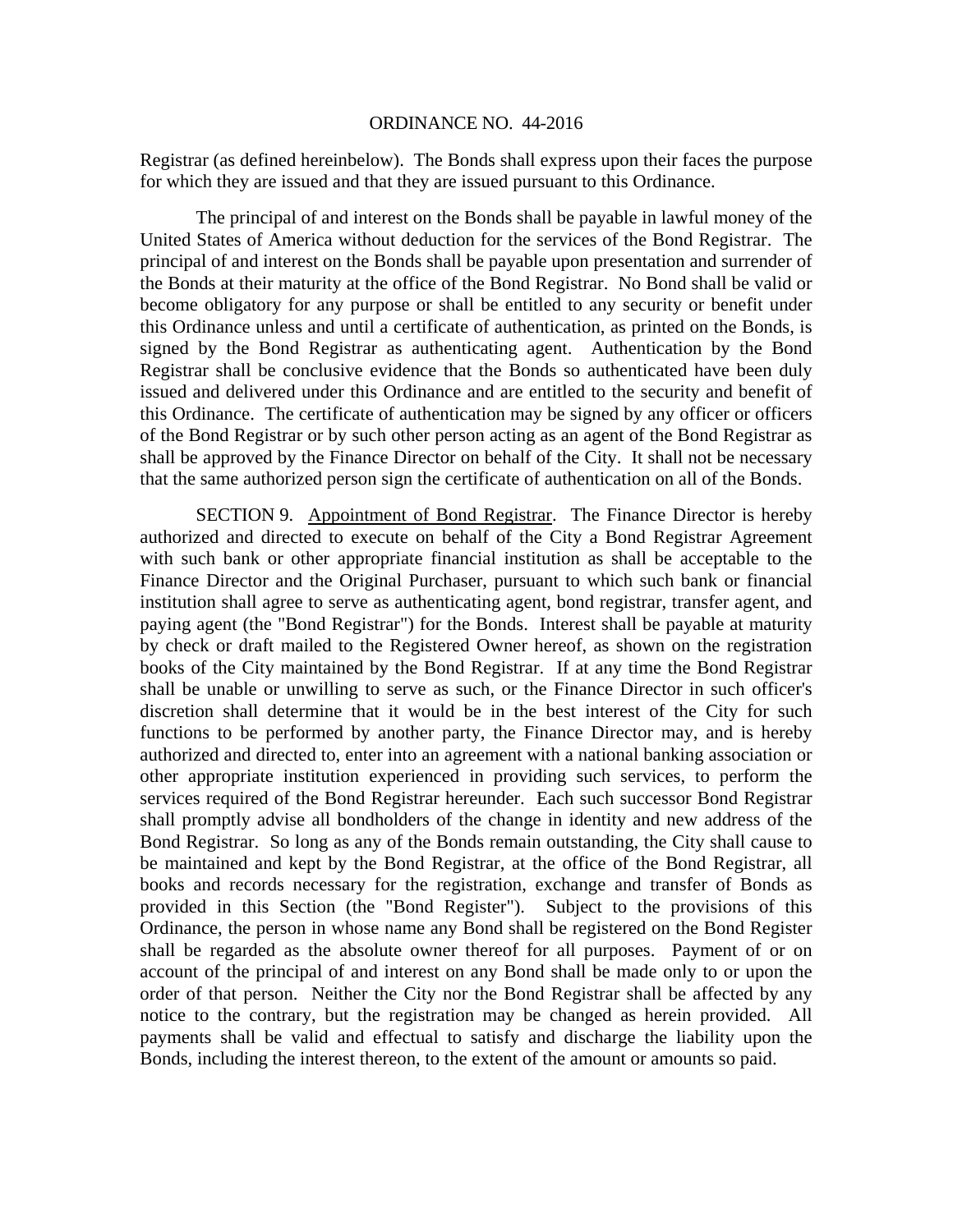Any Bond, upon presentation and surrender at the office of the Bond Registrar, together with a request for exchange signed by the registered owner or by a person authorized by the owner to do so by a power of attorney in a form satisfactory to the Bond Registrar, may be exchanged for Bonds of the same form and of any authorized denomination or denominations equal in the aggregate to the unmatured principal amount of the Bonds surrendered, and bearing interest at the same rate and maturing on the same date.

 A Bond may be transferred only on the Bond Register upon presentation and surrender thereof at the office of the Bond Registrar, together with an assignment executed by the registered owner or by a person authorized by the owner to do so by a power of attorney in a form satisfactory to the Bond Registrar. Upon that transfer, the Bond Registrar shall complete, authenticate and deliver a new Bond or Bonds of any authorized denomination or denominations equal in the aggregate to the unmatured principal amount of the Bonds surrendered, and bearing interest at the same rate and maturing on the same date.

In all cases in which Bonds are exchanged or transferred hereunder, the City shall cause to be executed and the Bond Registrar shall authenticate and deliver Bonds in accordance with the provisions of this Ordinance. The exchange or transfer shall be without charge to the owner; except that the City and the Bond Registrar may make a charge sufficient to reimburse them for any tax or other governmental charge required to be paid with respect to the exchange or transfer. The City or the Bond Registrar may require that those charges, if any, be paid before it begins the procedure for the exchange or transfer of the Bonds. All Bonds issued upon any transfer or exchange shall be the valid obligations of the City, evidencing the same debt, and entitled to the same benefits under this Ordinance, as the Bonds surrendered upon that transfer or exchange.

 SECTION 10. Book-Entry System. For purposes of this Ordinance, the following terms shall have the following meanings:

 "Book-entry form" or "book-entry system" means a form or system under which (i) the beneficial right to payment of principal of and interest on the Bonds may be transferred only through a book-entry and (ii) physical Bonds in fully registered form are issued only to a Depository or its nominee as registered owner, with the Bonds "immobilized" in the custody of the Depository, and the book-entry is the record that identifies the owners of beneficial interests in those Bonds.

 "Depository" means any securities depository that is a clearing agency under federal law operating and maintaining, together with its participants, a book-entry system to record beneficial ownership of securities and to effect transfers of securities in book-entry form, and includes The Depository Trust Company (a limited purpose trust company), New York, New York.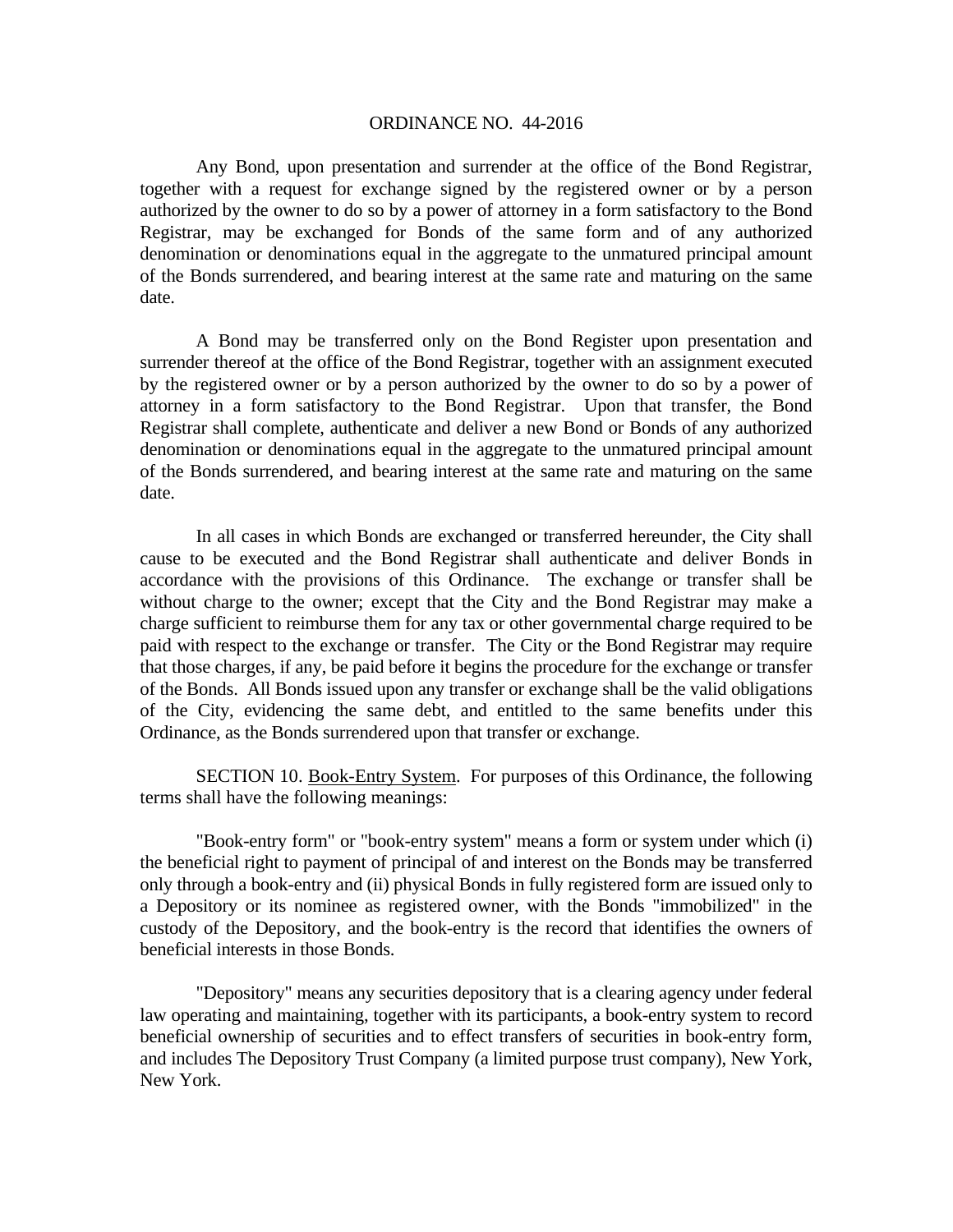The Bonds may be initially issued to a Depository for use in a book-entry system, and the provisions of this Section shall apply, notwithstanding any other provision of this Ordinance; (i) there shall be a single Bond of each maturity, (ii) those Bonds shall be registered in the name of the Depository or its nominee, as registered owner, and immobilized in the custody of the Depository; (iii) the beneficial owners in book-entry form shall have no right to receive Bonds in the form of physical securities or certificates; (iv) ownership of beneficial interests in any Bonds in book-entry form shall be shown by bookentry on the system maintained and operated by the Depository, and transfers of the ownership of beneficial interests shall be made only by the Depository and by book-entry; and (v) the Bonds as such shall not be transferable or exchangeable, except for transfer to another Depository or to another nominee of a Depository, without further action by the City. Bond service charges on Bonds in book-entry form registered in the name of a Depository or its nominee shall be payable in same day funds delivered to the Depository or its authorized representative (i) in the case of interest, on each Interest Payment Date, and (ii) in all other cases, upon presentation and surrender of Bonds as provided in this Ordinance.

 The Bond Registrar may, with the approval of the City, enter into an agreement with the beneficial owner or registered owner of any Bond in the custody of a Depository providing for making all payments to that owner of principal and interest on that Bond or any portion thereof (other than any payment of the entire unpaid principal amount thereof) at a place and in a manner (including wire transfer of federal funds) other than as provided above in this Ordinance, without prior presentation or surrender of the Bond, upon any conditions which shall be satisfactory to the Bond Registrar and to the City. That payment in any event shall be made to the person who is the registered owner of that Bond on the date that principal is due, or, with respect to the payment of interest, as of the applicable date agreed upon as the case may be. The Bond Registrar shall furnish a copy of each of those agreements, certified to be correct by the Bond Registrar, to other paying agents for Bonds and to the City. Any payment of principal or interest pursuant to such an agreement shall constitute payment thereof pursuant to, and for all purposes of, this Ordinance.

 If requested, the Finance Director and the City Manager are authorized and directed to execute, acknowledge and deliver, in the name of and on behalf of the City, an agreement among the City, the Bond Registrar and a Depository to be delivered in connection with the issuance of the Bonds to such Depository for use in a book-entry system.

The City may decide to discontinue use of the book-entry system through the Depository. In that event, Bond certificates will be printed and delivered to the Depository.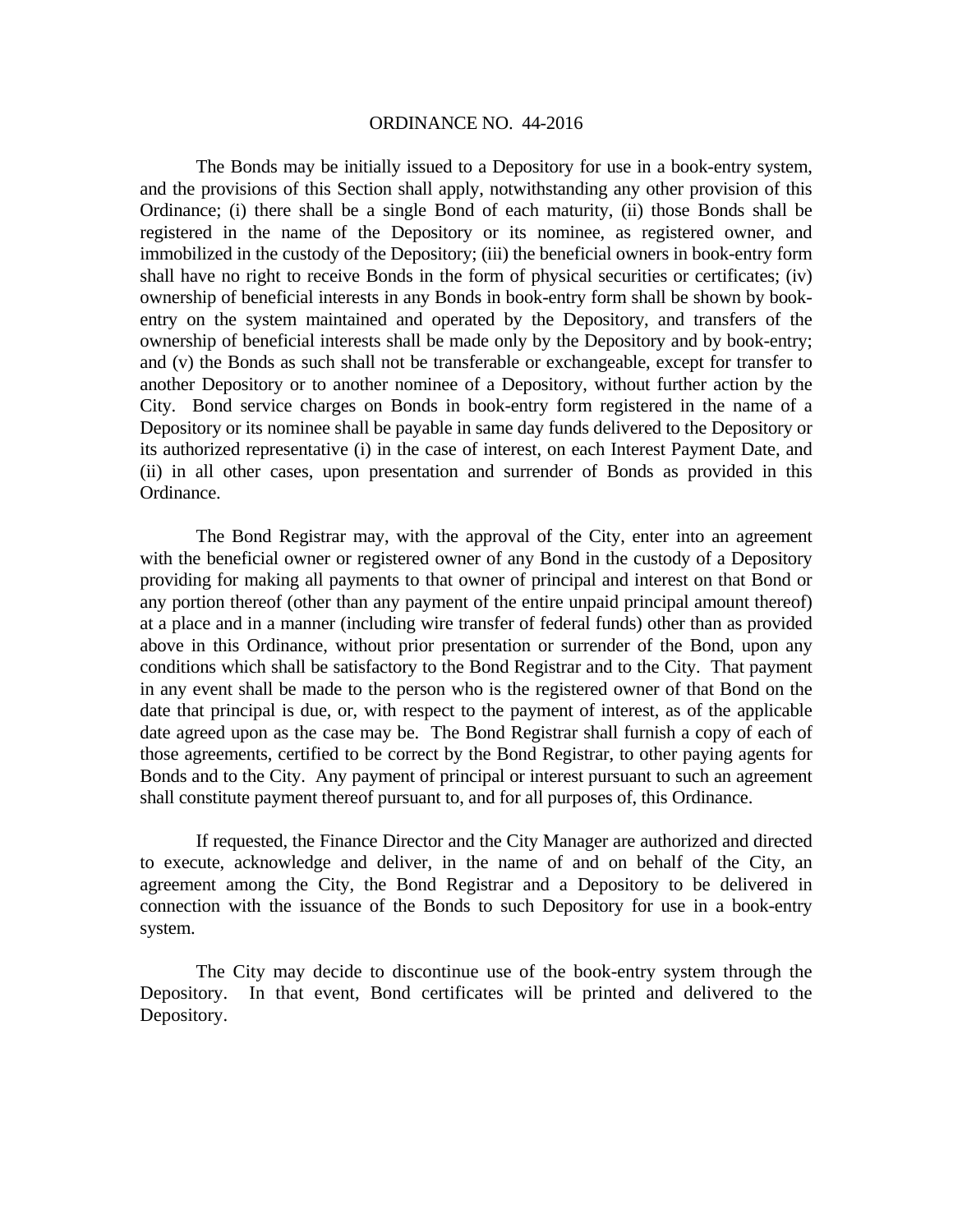If any Depository determines not to continue to act as the Depository for the Bonds for use in a book-entry system, the City and the Bond Registrar may attempt to establish a securities depository/book-entry relationship with another qualified Depository under this Ordinance. If the City and the Bond Registrar do not or are unable to do so, the City and the Bond Registrar, after the Bond Registrar has made provision for notification of the beneficial owners by the then Depository, shall permit withdrawal of the Bonds from the Depository and authenticate and deliver bond certificates in fully registered form to the assigns of the Depository or its nominee, all at the cost and expense (including costs of printing and delivering definitive Bond), if the event is not the result of action or inaction by the City or the Bond Registrar, of those persons requesting such issuance.

 SECTION 11. Federal Tax Law Compliance. The City hereby covenants that it will comply with the requirements of all existing and future laws which must be satisfied in order that interest on the Bonds is and will continue to be excluded from gross income for federal income tax purposes, including without limitation restrictions on the use of the property financed with the proceeds of the Bonds so that the Bonds will not constitute "private activity bonds" within the meaning of Section 141 of the Internal Revenue Code of 1986, as amended (the "Code"). The City further covenants that it will restrict the use of the proceeds of the Bonds in such manner and to such extent, if any, as may be necessary, after taking into account reasonable expectations at the time the Bonds are issued, so that they will not constitute arbitrage bonds under Section 148 of the Code and the regulations prescribed thereunder (the "Regulations").

The Finance Director, or any other officer of the City, including the City Manager, is hereby authorized and directed (a) to make or effect any election, selection, designation, choice, consent, approval or waiver on behalf of the City with respect to the Bonds as permitted or required to be made or given under the federal income tax laws, for the purpose of assuring, enhancing or protecting favorable tax treatment or the status of the Bonds or interest thereon or assisting compliance with requirements for that purpose, reducing the burden or expense of such compliance, reducing any rebate amount or any payment of penalties, or making any payments of special amounts in lieu of making computations to determine, or paying, any excess earnings as rebate, or obviating those amounts or payments, as determined by the Finance Director, which action shall be in writing and signed by the Finance Director, or any other officer of the City, including the City Manager, on behalf of the City; (b) to take any and all actions, make or obtain calculations, and make or give reports, covenants and certifications of and on behalf of the City as may be appropriate to assure the exclusion of interest from gross income and the intended tax status of the Bonds; and (c) to give an appropriate certificate on behalf of the City, for inclusion in the transcript of proceedings, setting forth the facts, estimates and circumstances, and reasonable expectations of the City pertaining to Section 148 and the Regulations, and the representations, warranties and covenants of the City regarding compliance by the City with Sections 141 through 150 of the Code and the Regulations.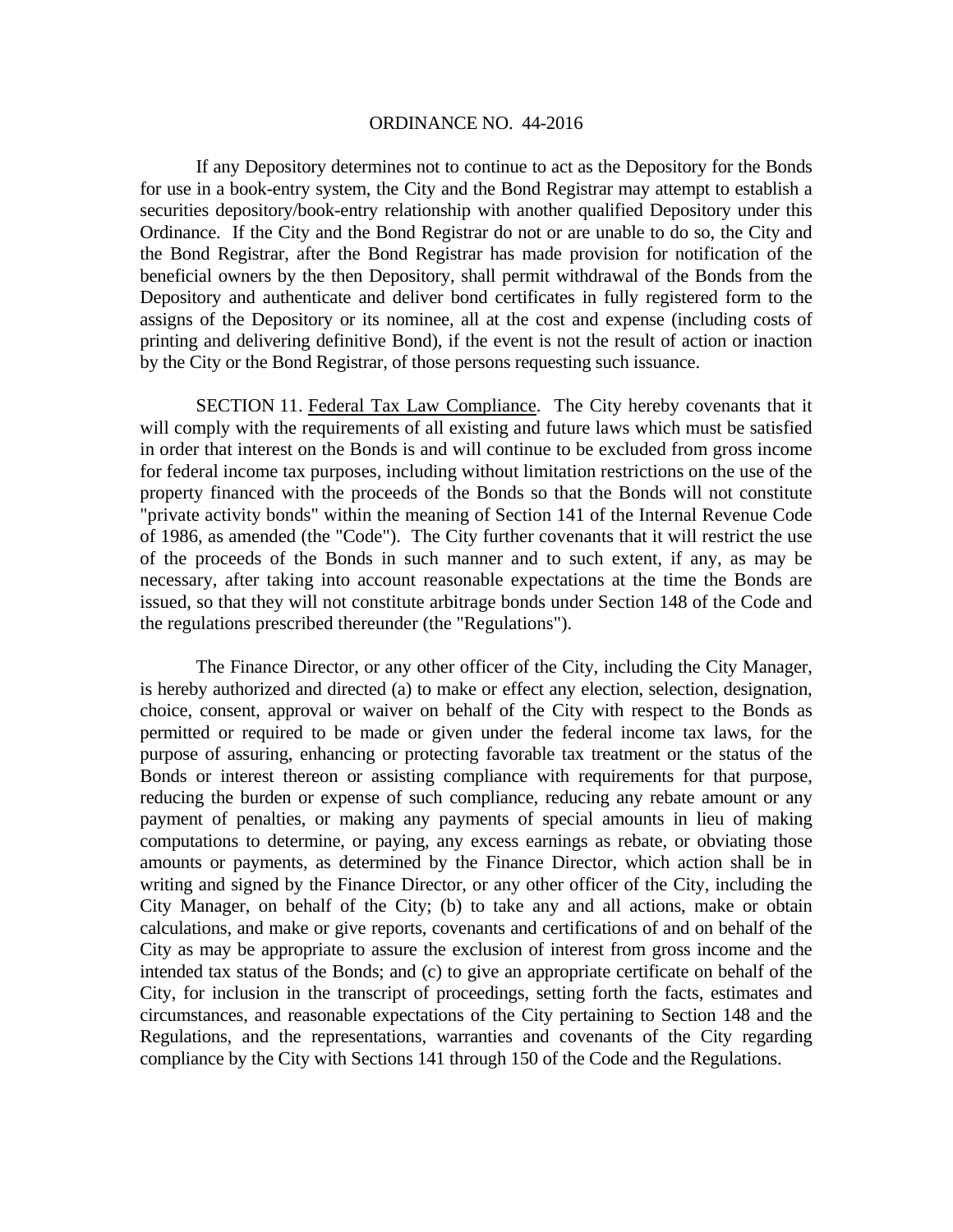The Finance Director shall keep and maintain adequate records pertaining to the use and investment of all proceeds of the Bonds sufficient to permit, to the maximum extent possible and presently foreseeable, the City to comply with any federal law or regulation now or hereafter having applicability to the Bonds that relates to the use of such proceeds, which limits the amount of Bond proceeds which may be invested on an unrestricted yield or requires the City to rebate arbitrage profits to the United States Department of the Treasury. The Finance Director is hereby authorized and directed to file such reports with, and rebate arbitrage profits to, the United States Department of the Treasury, to the extent that any federal law or regulation having applicability to the Bonds requires any such reports or rebates.

 SECTION 12. Transcript of Proceedings; Execution of Additional Documents. The officer having charge of the minutes of the Council and any other officers of the Council, or any of them individually, are hereby authorized and directed to prepare and certify a true transcript of proceedings pertaining to the Bonds and to furnish a copy of such transcript to the Original Purchaser. Such transcript shall include certified copies of all proceedings and records of the Council relating to the power and authority of the City to issue the Bonds and certificates as to matters within their knowledge or as shown by the books and records under their custody and control, including but not limited to a general certificate of the City Clerk and a no-litigation certificate of the City Manager and the Finance Director, and such certified copies and certificates shall be deemed representations of the City as to the facts stated therein.

The City Manager and Finance Director are hereby authorized and directed to take such action and to execute and deliver, on behalf of the Council, such additional instruments, agreements, certificates, and other documents as may be in their discretion necessary or appropriate in order to carry out the intent of this Ordinance. Such documents shall be in the form not substantially inconsistent with the terms of this Ordinance, as they in their discretion shall deem necessary or appropriate.

SECTION 13. Satisfaction of Conditions for Bond Issuance. It is hereby found and determined that all acts, conditions and things necessary to be done precedent to and in the issuing of the Bonds in order to make them legal, valid and binding obligations of the City have happened, been done and been performed in regular and due form as required by law; that the faith, credit and revenue of the City are hereby irrevocably pledged for the prompt payment of the principal and interest thereof at maturity; and that no limitation of indebtedness or taxation, either statutory or constitutional, has been exceeded in issuing the Bonds.

SECTION 14. Compliance with Open Meeting Requirements. It is hereby found and determined that all formal actions of this Council concerning and relating to the adoption of this Ordinance were adopted in an open meeting of this Council, and that all deliberations of this Council and of any of its committees that resulted in such formal